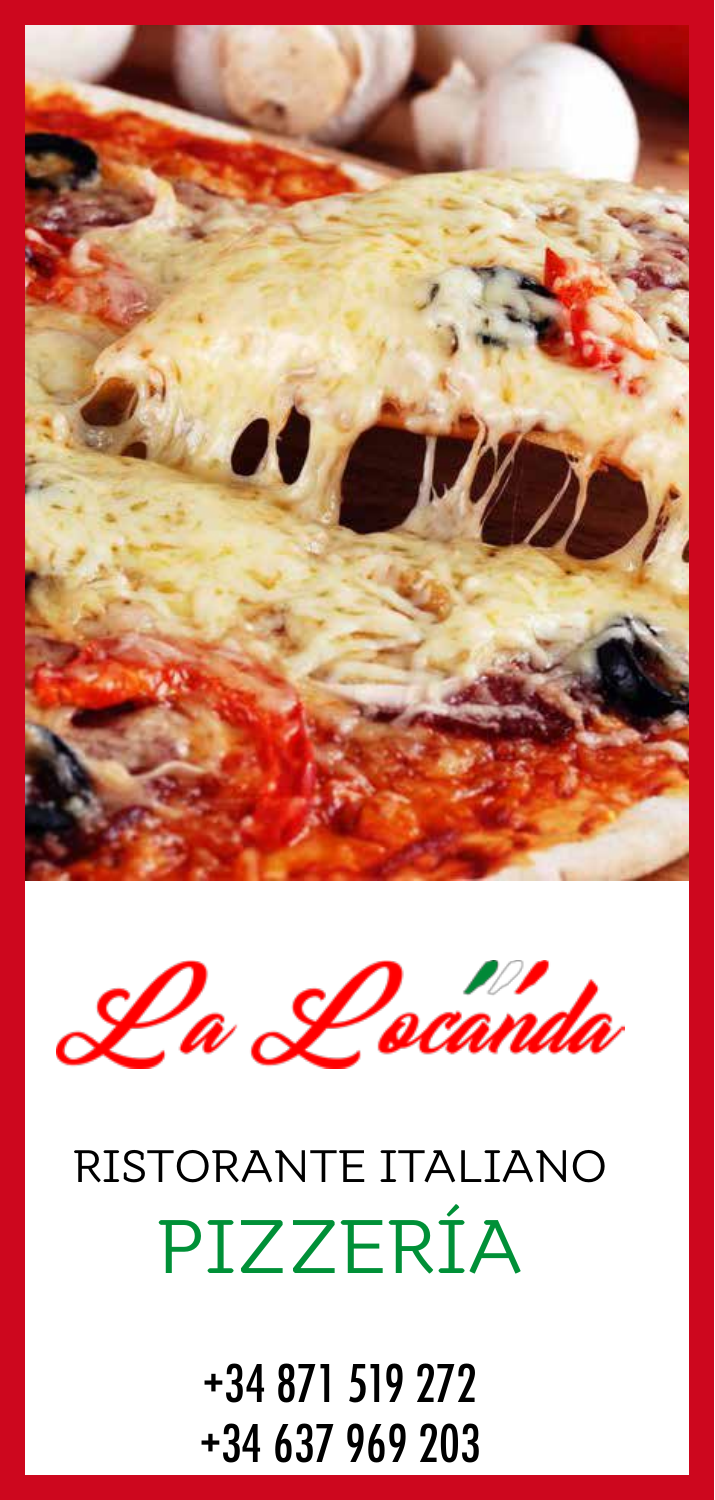## Antipasti / Starters

|                                                                        | 5.90€  |
|------------------------------------------------------------------------|--------|
| Pizza dough baked with fresh tomato, oregano,<br>olive oil and garlic. |        |
|                                                                        | 5,10€  |
| Toasted bread with olive oil, fresh tomato,                            |        |
| garlic and mozzarella.                                                 |        |
| 12. Carpaccio de Entrecot                                              | 11,20€ |
| Entrecote Carpaccio.                                                   |        |
|                                                                        | 13,50€ |
| Mix of italian starters.                                               |        |
|                                                                        | 7.50€  |
| Spiced gratin cheese.                                                  |        |
|                                                                        | 10.90€ |
| Roastbeef with tuna sauce and capers.                                  |        |



# Insalata / Salads

|                                                         | 5.90€           |
|---------------------------------------------------------|-----------------|
| Mixed salad.                                            |                 |
| Mozzarella Capresse<br>28.                              | 8,50 $\epsilon$ |
| Mozzarella with fresh tomato.                           |                 |
| 32. Insalata Locanda (grande)                           | 9,90€           |
| Green salad with tuna, tomato, olives                   |                 |
| and mozzarella.                                         |                 |
|                                                         | 9,50€           |
| Tomato, rucula and parmesan.                            |                 |
| 38. Insalata della casa (grande)                        | 11,90€          |
| Mixed salad with ham, salami, cheese egg<br>and olives. |                 |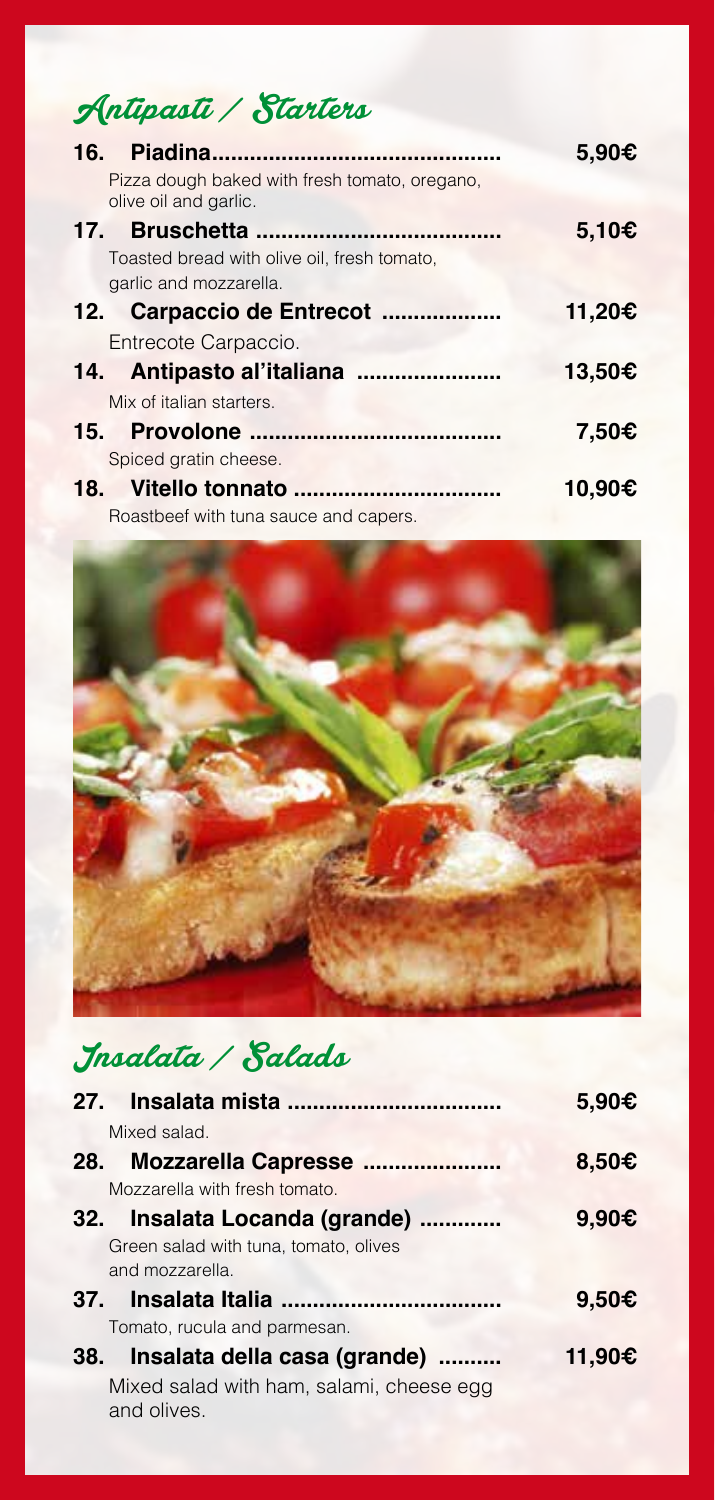Pizza

|       | 40. Pizza Panne all'aglio                    | 5,50€           |
|-------|----------------------------------------------|-----------------|
|       | Pizza bread with garlic and tomato.          |                 |
| 41.   | Pizza Margherita                             | 6,50C           |
|       | With tomato and mozzarella.                  |                 |
| 43.   | Pizza Prosciutto                             | 7,90€           |
|       | With ham.                                    |                 |
| 44.   |                                              | 7,90€           |
|       | With salami.                                 |                 |
| 45.   |                                              | 8,50 $\epsilon$ |
|       | With ham and mushrooms.                      |                 |
| 46.   |                                              | 8,50€           |
|       | With ham and egg.                            |                 |
| 48.   |                                              | 9,50€           |
|       | Stuffed with ham and mushrooms.              |                 |
| 49.   |                                              | 8,50€           |
|       | With ham and pineapple.                      |                 |
| 50.   | Pizza Deliziosa                              | 8,50 $\epsilon$ |
|       | With ham, mushrooms and chilli peppers.      |                 |
| 51.   | Pizza Capricciosa                            | 8,50€           |
|       | With ham, mushrooms and artichokes.          |                 |
|       |                                              | 9,50€           |
|       | With salami, ham, mushrooms and artichokes   |                 |
| 53.   |                                              | 8,50€           |
|       | With mozzarella, fresh tomatoes and spinach. |                 |
| 54.   |                                              | 7,90€           |
|       | With salami, spinach and garlic oil.         |                 |
| 55.   | Pizza Diavolo (picante)                      | 8,90€           |
|       | With spicy salami, chilles and olives.       |                 |
| 58.   | Pizza Siciliana (picante)                    | 9,50€           |
|       | With fresh tomatoes, mozzarella, capers,     |                 |
|       | anchovies, chillies and olives (spicy).      |                 |
| 61. – | Pizza 4 Formagi                              | 9,50€           |
|       | With four types of cheese.                   |                 |
| 62.   |                                              | 8,90C           |
|       | With tuna and onion.                         |                 |
| 65.   |                                              | 10,50€          |
|       | With Mozzarella, fresh tomato and basil.     |                 |
|       | 66. Pizza Frutti di Mare                     | 11,90€          |
|       | With seafood and garlic.                     |                 |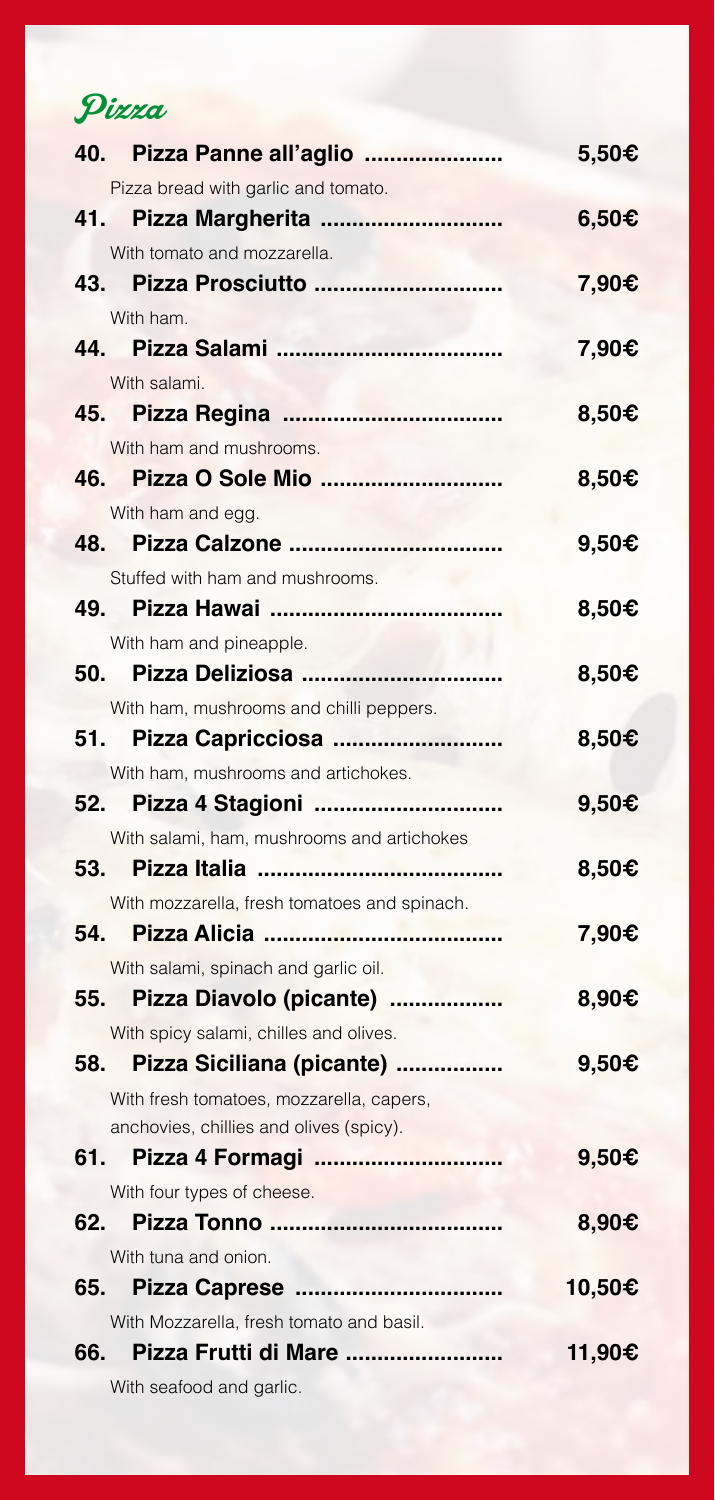|                                                        | 12,50€ |
|--------------------------------------------------------|--------|
| With scampi.                                           |        |
|                                                        | 10,90€ |
| With ham salami, mushrooms, artichokes,                |        |
| corn and egg.                                          |        |
|                                                        | 10,50€ |
| With antipasti vegetables.                             |        |
| 70. Pizza Pazza (picante)                              | 10,50€ |
| With ham, tuna, salami, onion, chilli peppers          |        |
| and garlic.                                            |        |
|                                                        | 10,90€ |
| With Parma ham, rucula and Parmesan cheese.            |        |
|                                                        | 9.50€  |
| With Bolognese sauce, corn, onion and pepperoni.       |        |
|                                                        | 11,90€ |
| With turkey breast, gorgonzola, bacon, corn and onion. |        |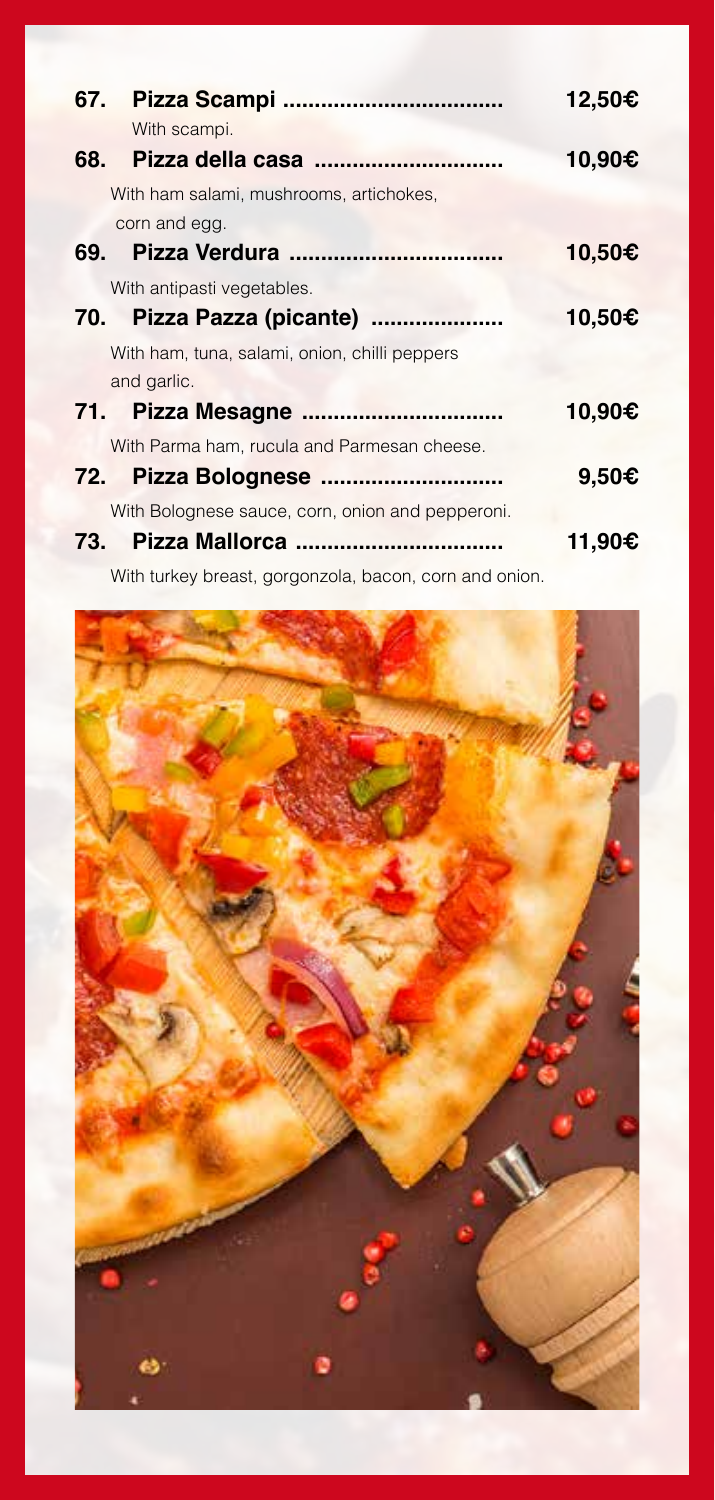## Spaghetti

|                                                              | 8,90€           |
|--------------------------------------------------------------|-----------------|
| With garlic and peperoncino.                                 |                 |
| 74. Spaghetti Aglio Olio Broccoli                            | 9.90C           |
| With garlic, oil, broccoli and fresh tomato.                 |                 |
| 75. Spaghetti Bolognese                                      | 8,90 $\epsilon$ |
| With bolognese sauce.                                        |                 |
| 76. Spaghetti Carbonara                                      | 9.90€           |
| With bacon, egg and cream sauce.                             |                 |
| 81. Spaghetti dello Chef                                     | 10,20€          |
| With ham, mushrooms, and peas in tomato<br>sauce with cream. |                 |
| 84. Spaghetti Marinara                                       | 12,90€          |
| With seafood, garlic and tomato sauce.                       |                 |
| 86. Spaghetti Gambas                                         | 14,90€          |
| With scampi, crab, garlic,                                   |                 |
| olive oil and fresh tomatoes.                                |                 |
| 87. Spaghetti al Tonno                                       | 10,90€          |
| With onion, capers, garlic, olives,                          |                 |
| tuna and tomato sauce.                                       |                 |



|                                               | 9.90€           |
|-----------------------------------------------|-----------------|
| With ham, mushrooms, in tomato sauce,         |                 |
| cream and cognac.                             |                 |
| 100. Rigatoni Bolognese                       | 8,90 $\epsilon$ |
| With bolognese sauce.                         |                 |
| 101. Rigatoni Broccoli e Gorgonzola           | 10,50€          |
| With broccoli and gorgonzola in creamy sauce. |                 |
| 102. Rigatoni Quattro Formaggi                | 9.90C           |
| With four types of cheese.                    |                 |
| 103. Rigatoni al Salmone                      | 12,90€          |
| With salmon, onion and mushrooms              |                 |
| in creamy-cognac sauce.                       |                 |
|                                               | 10,90€          |
| With chicken breast and mushrooms             |                 |
| in tomato sauce with cream.                   |                 |
| 107. Rigatoni Arrabiata (picante)             | 9,90€           |
| With garlic, tomatoes and peperoncino (spicy) |                 |
| 108. Rigatoni Amatriciana                     | 9.90€           |
| With onion, bacon and tomato sauce            |                 |